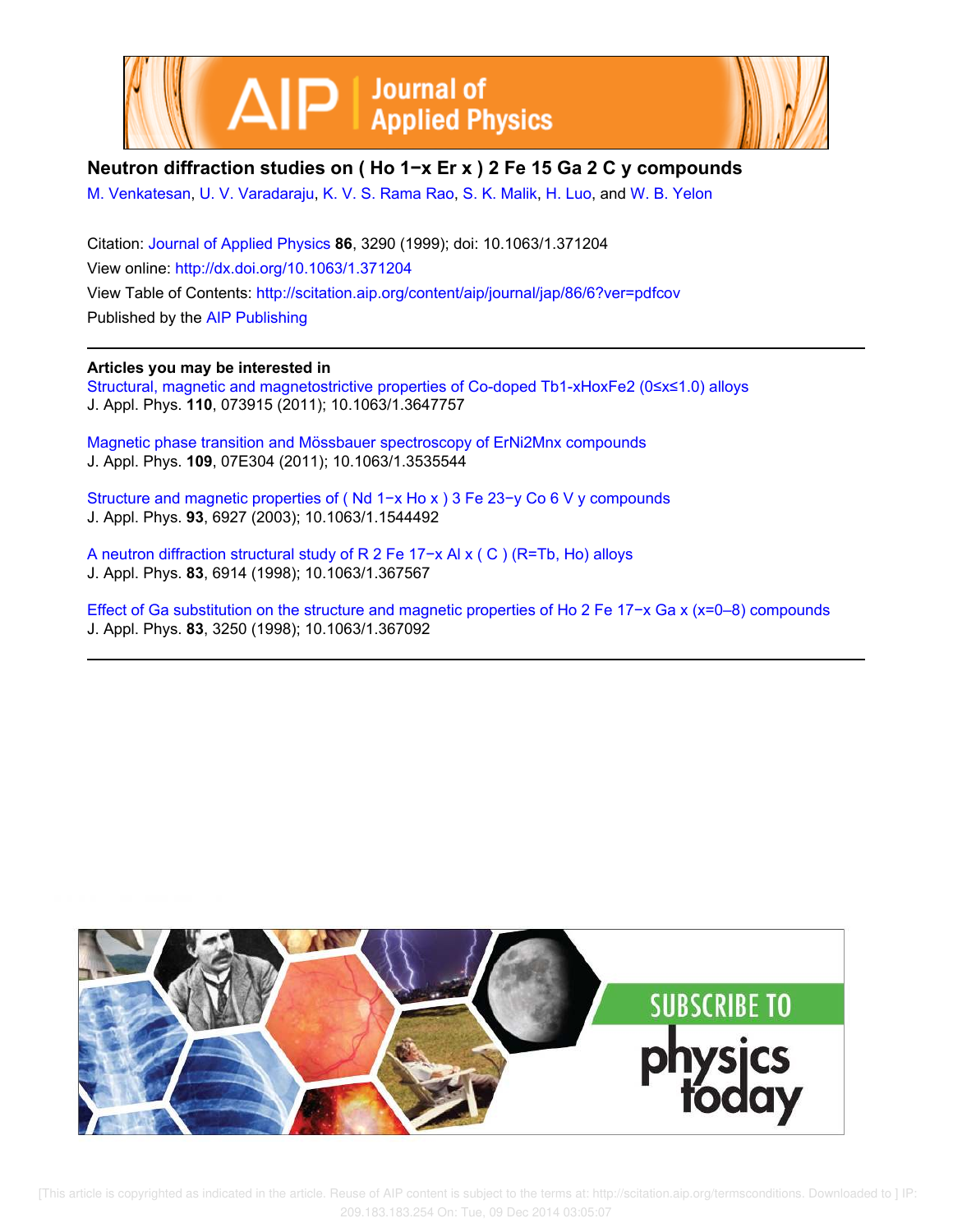# **Neutron diffraction studies on** "**Ho1**2**xEr<sup>x</sup>** …**2Fe15Ga2C<sup>y</sup> compounds**

M. Venkatesan

*Materials Science Research Centre, Department of Physics, Indian Institute of Technology, Madras 600 036, India*

U. V. Varadaraju<sup>a)</sup> *Materials Science Research Centre, Indian Institute of Technology, Madras 600 036, India*

K. V. S. Rama Rao *Department of Physics, Indian Institute of Technology, Madras 600 036, India*

S. K. Malik

*Tata Institute of Fundamental Research, Mumbai 400 005, India*

H. Luo and W. B. Yelon *University of Missouri Research Reactor Facility, Columbia, Missouri 65211*

(Received 25 January 1999; accepted for publication 10 June 1999)

Powder neutron diffraction studies were carried out on  $(Ho_{1-x}Er_x)_2Fe_{15}Ga_2C_y$  ( $x=0, 0.5, 1$ ; *y*  $(50, 2)$  with a view to study the effect of substitution of Ga for Fe and the insertion of carbon at the interstitial sites on the structural and magnetic properties. All Ga substituted compounds  $(y=0)$ possess hexagonal Th<sub>2</sub>Ni<sub>17</sub> type structure (space group:  $P6<sub>3</sub>/mmc$ ). However, the carbides adopt rhombohedral Th<sub>2</sub>Zn<sub>17</sub> type structure (Space group:  $R\overline{3}m$ ). The unit cell volume increases with Ga substitution as well as with interstitial modification by carbon. An increase in the Curie temperature of about 260 K is observed for the compound  $HoErFe<sub>15</sub>Ga<sub>2</sub>C<sub>2</sub>$  vis-a-vis  $HoErFe<sub>17</sub>$ . The increase is attributed to the preferential occupancy of Ga atoms in  $18f(12j)$  and  $18h(12k)$  sites and the presence of interstitial carbon. The magnetization increases with carbon addition. X-ray diffraction studies on magnetically aligned samples and neutron diffraction studies show that the easy magnetization direction lies in the basal plane at room temperature. © *1999 American Institute of Physics.* [S0021-8979(99)05718-7]

#### **I. INTRODUCTION**

The binary rare earth  $(R)$ –iron intermetallic compounds based on the  $R_2Fe_{17}$  structure evoke much interest owing to their ability to accommodate lighter elements into octahedral interstitial sites. $\frac{1}{1}$  The low value of Curie temperature of these compounds is usually attributed to the short Fe–Fe distance at the dumb-bell site as well as due to the effect of negative exchange interaction among the iron atoms.<sup>2,3</sup> These compounds crystallize in the hexagonal  $Th_2Ni_{17}$  type structure (space group:  $P6_3/mmc$ ) for heavy rare earths or rhombohedral Th<sub>2</sub>Zn<sub>17</sub> type structure (space group:  $R\bar{3}m$ ) for lighter rare earths. The hexagonal  $Th_2Ni_{17}$  type structure has two crystallographically inequivalent sites  $(2b \text{ and } 2d)$  for the rare earths and four inequivalent sites  $(4f, 12j, 12k,$  and  $6g$ ) for iron whereas the rhombohedral Th<sub>2</sub>Zn<sub>17</sub> type structure has one rare earth site  $(6c)$  and four iron sites  $(6c, 18f, )$ 18*h*, and 9*d*). The dramatic increase in Curie temperature and uniaxial anisotropy in these compounds with insertion of nitrogen or carbon has led to a renewed interest in these compounds.<sup>1,4,5</sup> It is believed that the lengthened Fe–Fe bonds with enhanced ferromagnetic exchange play an important role in the increase of Curie temperature. The role of interstitial atoms is to eliminate the antiferromagnetic cou-

pling between Fe–Fe pairs in the structure by lattice expansion. This can also be effected by replacing some of the iron by an element with a larger metallic radius. We have previously reported that the nonmagnetic substitution in  $R_2Fe_{17}$  to produce  $R_2Fe_{17-x}M_x$  (*M* = Al, Ga) solid solutions leads to an enhanced Curie temperature accompanied by unit cell volume expansion.<sup>6,7</sup> However, for Si substituted  $R_2Fe_{17}$ compounds, the Curie temperature increases with decreasing unit cell volume.<sup>15</sup> In addition, the rare earth sublattice anisotropy could be increased by a proper choice of rare earths, provided there exists a preferential occupancy of the sites, rendering the magnetization axial at both sites  $(2b \text{ and } 2d \text{ in})$ the hexagonal unit cell). $^{8}$  It is well known that the product  $\alpha$ <sub>*J*</sub> $A$ <sub>20</sub> ( $\alpha$ <sub>*J*</sub> is the Steven's coefficient and  $A$ <sub>20</sub> is the second order crystal field parameter) should be negative to have large rare earth sublattice anisotropy. In  $R_2Fe_{17}$  compounds, the sign of  $A_{20}$  is found to be negative.<sup>9</sup> Although the transition metal sublattice magnetization is considerably reduced by the nonmagnetic element by dilution effects, the possibility of attaining materials with high Curie temperature and uniaxial anisotropy is still worth exploring. In continuation of our earlier reports concerning the effect of Ga on Curie temperature and magnetic anisotropy in  $HoErFe_{17}$ compounds<sup>7</sup> and their carbides,  $10$  we report here a neutron diffraction study on  $(Ho_{1-x}Er_x)_2Fe_{15}Ga_2C_y$  ( $x=0, 0.5, 1$ ; *y* <sup>a)</sup>Fax No: 044-235 0509. Electronic mail: raju@msrc.iitm.ernet.in  $=0, 2$ ) phases in which Ho has negative  $\alpha<sub>J</sub>$  and Er has posi-

 [This article is copyrighted as indicated in the article. Reuse of AIP content is subject to the terms at: http://scitation.aip.org/termsconditions. Downloaded to ] IP: 209.183.183.254 On: Tue, 09 Dec 2014 03:05:07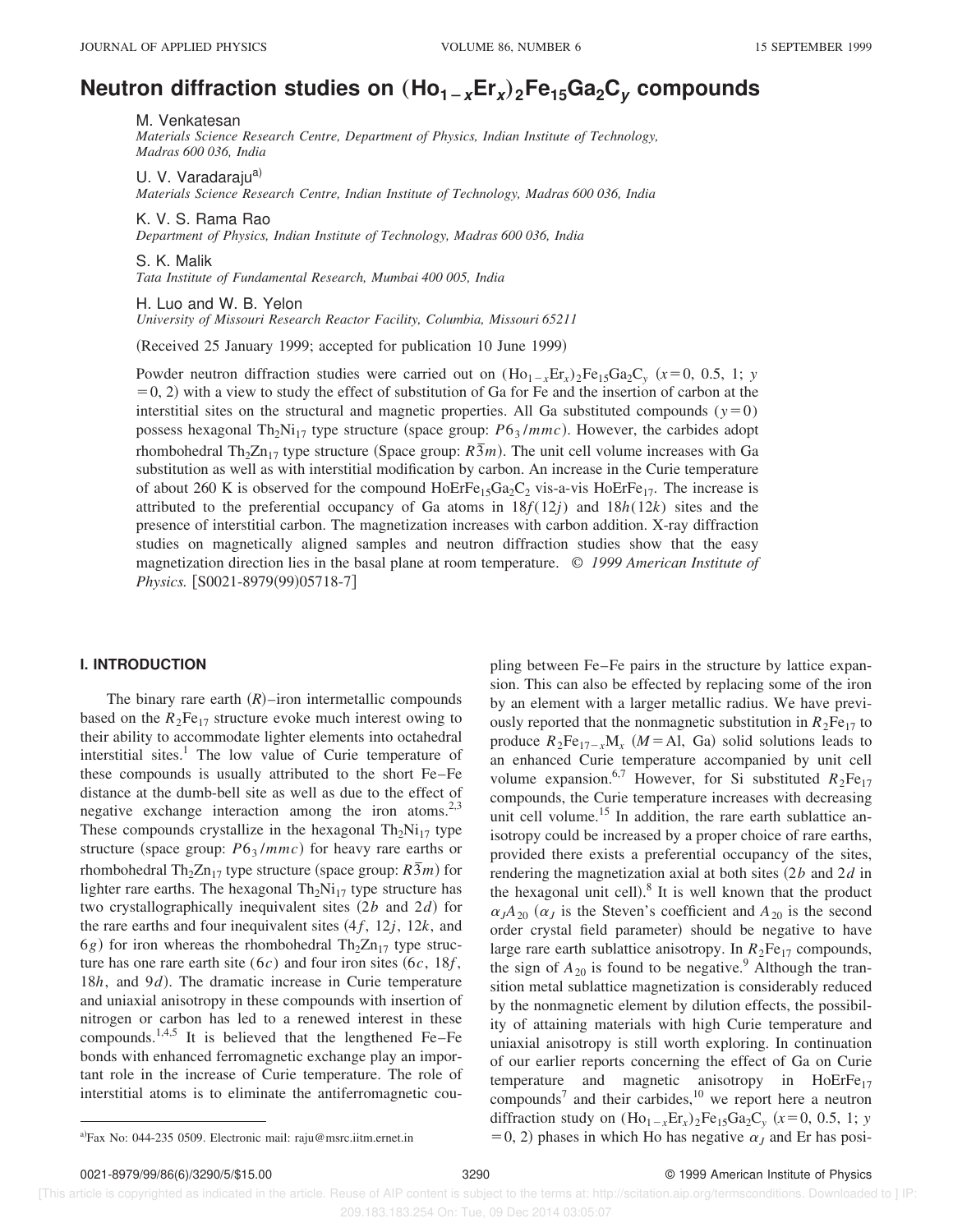

 $1.111.111.1$ -núi

гигиа

40

30

 $1 - 11$ 

 $10$  $20$ 



FIG. 1. Neutron diffraction patterns of  $(Ho_{1-x}Er_x)_2Fe_{15}Ga_2$  ( $x=0, 0.5$ , and 1) at room temperature. The points and the curve refer to the recorded pattern and the calculated fit, respectively. A difference pattern is plotted in the lower part of the figure. The first and second sets of bars refer to the nuclear and magnetic diffraction peaks.

tive  $\alpha$ <sub>*J*</sub> and the detailed analysis of the effects produced by carbonation, in particular, on the crystallographic structure and magnetic properties.

### **II. EXPERIMENT**

The compounds with compositions  $(Ho_{1-x}Er_x)_2Fe_{15}Ga_2C_y$  ( $x=0, 1$ ;  $y=0, 2$ ) were synthesized by arc melting the stoichiometric amounts of high pure starting elements (Ho, Er, Ga, C: 99.9%; Fe: 99.99%) in high pure argon atmosphere. Due to the high melting point of carbon, Fe and C were melted together first to form  $Fe<sub>3</sub>C$ (cementite) which has a lower melting temperature. Fe<sub>3</sub>C is then mixed with remaining constituent elements and melted to form an ingot. The ingots were remelted several times to ensure homogeneity. The samples were then wrapped in tantalum foils and annealed at 1100 °C for three days. In order to avoid the formation of  $R_2Fe_{14}C$  phase during cooling, the ingots were quenched from the annealing temperature in cold water. Neutron diffraction data were collected at the University of Missouri Research Reactor using the high resolution linear position-sensitive detector diffractometer. The neutron

FIG. 2. Neutron diffraction patterns of  $(Ho_{1-x}Er_x)_2Fe_{15}Ga_2C_2$  ( $x=0, 0.5,$ and 1) at room temperature. The points and the curve refer to the recorded pattern and the calculated fit, respectively. A difference pattern is plotted in the lower part of the figure. The first and third sets of bars refer to the nuclear and magnetic diffraction peaks. The second set refer to  $\alpha$ -Fe as impurity.

50

 $\pm\frac{1}{2}$  ,  $\pm\frac{1}{2}$  ,  $\pm\frac{1}{2}$  ,  $\pm\frac{1}{2}$  ,  $\pm\frac{1}{2}$  ,  $\pm\frac{1}{2}$  ,  $\pm\frac{1}{2}$  ,  $\pm\frac{1}{2}$  ,  $\pm\frac{1}{2}$  ,  $\pm\frac{1}{2}$  ,  $\pm\frac{1}{2}$  ,  $\pm\frac{1}{2}$  ,  $\pm\frac{1}{2}$  ,  $\pm\frac{1}{2}$  ,  $\pm\frac{1}{2}$  ,  $\pm\frac{1}{2}$ 

80

90 100

put a consign an any d'aument a complement moment aux

60 70

 $2\theta$  (deg)

wavelength was 1.4783 Å. Approximately 2*g* of finely powdered samples were contained in thin walled vanadium holders. The data for each sample were collected at room temperature (which is below Curie temperature for all samples) with  $2\theta$  values 5° to 105° in 0.05° steps. Refinements of the neutron diffraction data were carried out by the Rietveld method with the FULLPROF computer code which permits multiple phase refinement as well as magnetic structure refinement.11,12 The Curie temperatures were determined from the temperature dependence of the magnetization measured with a vibrating sample magnetometer in a magnetic field of 500 Oe. The aligned samples for determining easy magnetization direction (EMD) were prepared by mixing the powder with epoxy resin and subsequently aligning in a magnetic field of 20 kOe.

#### **III. RESULTS AND DISCUSSION**

The observed diffraction lines are a result of both nuclear and magnetic scattering, because the data were collected below Curie temperature. Before analyzing the neu-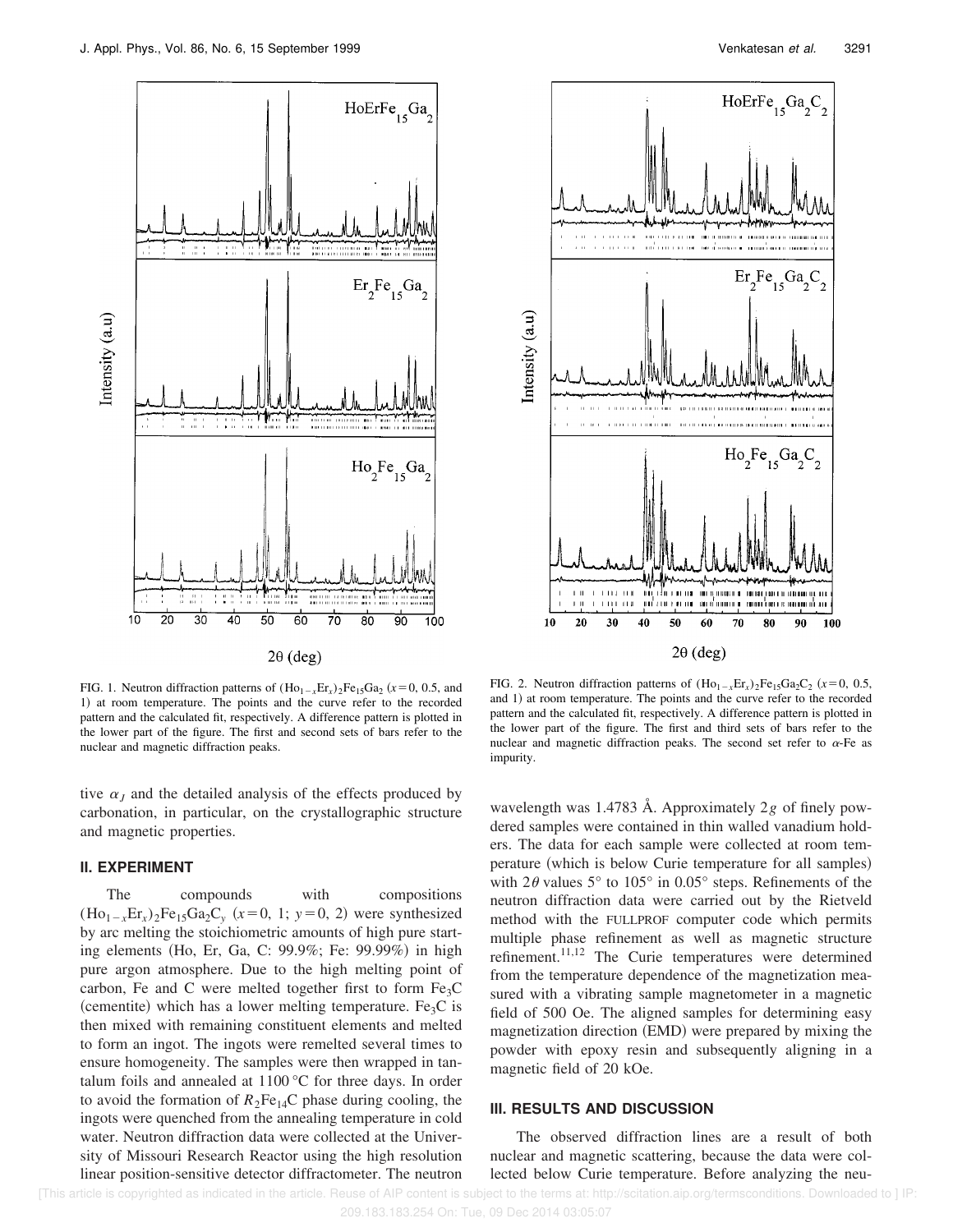TABLE I. The lattice parameters, atomic coordinates, site occupancies, and magnetic moments in  $(Ho_{1-x}Er_x)_2Fe_{15}Ga_2C_y$  ( $x=0, 0.5, 1; y=0, 2$ ) compounds.

| Hexagonal<br>system                                                                                                                                                                                                                  | $Ho_2Fe_{15}Ga_2$                                                              | $Er_2Fe_{15}Ga_2$                                                              | HoErFe <sub>15</sub> Ga <sub>2</sub>                                           | Rhombohedral<br>system                                                                                                                                                                        | $Ho_2Fe_{15}Ga_2C_2$                                                 | $Er_2Fe_15Ga_2C_2$                                                   | HoErFe <sub>15</sub> Ga <sub>2</sub> C <sub>2</sub>                  |
|--------------------------------------------------------------------------------------------------------------------------------------------------------------------------------------------------------------------------------------|--------------------------------------------------------------------------------|--------------------------------------------------------------------------------|--------------------------------------------------------------------------------|-----------------------------------------------------------------------------------------------------------------------------------------------------------------------------------------------|----------------------------------------------------------------------|----------------------------------------------------------------------|----------------------------------------------------------------------|
| $a, (\AA)$<br>$c, (\AA)$<br>$v, \mathring{A}^3$                                                                                                                                                                                      | 8.5263(2)<br>8.3390(2)<br>525                                                  | 8.5139(2)<br>8.3313(2)<br>523                                                  | 8.5218(2)<br>8.3326(2)<br>524                                                  | $a, \mathring{A}$<br>$c, \mathring{A}$<br>$v, \mathring{A}^3$                                                                                                                                 | 8.6595(3)<br>12.5329(5)<br>813.89                                    | 8.6353(2)<br>12.5414(3)<br>809.9                                     | 8.6572(3)<br>12.5396(5)<br>813.88                                    |
| Ho/Er, $2b, z$                                                                                                                                                                                                                       | 0.25                                                                           | 0.25                                                                           | 0.25                                                                           | Ho/Er, $6c$ , z                                                                                                                                                                               | 0.3405(4)                                                            | 0.3392(1)                                                            | 0.3376(4)                                                            |
| Ho/Er, $2d, x$<br>Ho/Er, $2d, y$<br>Ho/Er, $2d$ , z                                                                                                                                                                                  | 0.3333<br>0.6666<br>0.75                                                       | 0.3333<br>0.6666<br>0.75                                                       | 0.3333<br>0.6666<br>0.75                                                       | Fe/Ga, $6c$ , $z$                                                                                                                                                                             | 0.0963(2)                                                            | 0.0964(2)                                                            | 0.0964(2)                                                            |
| Fe/Ga, $4f$ , x<br>y<br>$\overline{z}$                                                                                                                                                                                               | 0.3333<br>0.6666<br>0.1076(3)                                                  | 0.3333<br>0.6666<br>0.1068(2)                                                  | 0.3333<br>0.6666<br>0.1066(4)                                                  | Fe/Ga, $18f$ , x                                                                                                                                                                              | 0.2836(2)                                                            | 0.2838(1)                                                            | 0.2849(2)                                                            |
| Fe/Ga, $12j$ , x<br>y<br>$\ensuremath{\mathnormal{Z}}$                                                                                                                                                                               | 0.3305(3)<br>$-0.0415(2)$<br>0.25                                              | 0.3301(1)<br>$-0.0411(3)$<br>0.25                                              | 0.3299(3)<br>$-0.0417(2)$<br>0.25                                              | Fe/Ga, $18h$ , x<br>$\mathcal{Z}$                                                                                                                                                             | 0.1691(1)<br>0.4872(1)                                               | 0.1690(1)<br>0.4874(2)                                               | 0.1690(1)<br>0.4886(1)                                               |
| Fe/Ga, $12k$ , x<br>y<br>$\mathcal Z$                                                                                                                                                                                                | 0.1666(4)<br>0.3333(4)<br>0.9834(2)                                            | 0.1670(2)<br>0.3342(3)<br>0.9826(2)                                            | 0.1669(4)<br>0.3341(4)<br>0.9829(2)                                            | Fe/Ga, $9d, x$<br>$Z_{i}$                                                                                                                                                                     | 0.5<br>0.5                                                           | 0.5<br>0.5                                                           | 0.5<br>0.5                                                           |
| Fe/Ga, $6g$ , x                                                                                                                                                                                                                      | 0.5                                                                            | 0.5                                                                            | 0.5                                                                            |                                                                                                                                                                                               |                                                                      |                                                                      |                                                                      |
| %Ga4f<br>%Ga $12j$<br>$%Ga$ 12 $k$<br>$%Ga$ 6g                                                                                                                                                                                       | $\ldots$<br>13.6<br>19.4<br>.                                                  | $\ldots$<br>14.8<br>18.2<br>.                                                  | $\ldots$<br>14.2<br>18.7<br>.                                                  | %Ga $6c$<br>$%Ga$ 18 $f$<br>$%Ga$ 18 $h$<br>%Ga9d                                                                                                                                             | $\cdots$<br>14.5<br>18.4<br>.                                        | $\cdots$<br>15.3<br>17.2<br>$\cdots$                                 | $\cdots$<br>14.2<br>17.8<br>.                                        |
| $\mu$ , Ho/Er, 2b, $\mu_B$<br>$\mu$ , Ho/Er, 2d, $\mu_B$<br>$\mu$ , Fe, 4f, $\mu_B$<br>$\mu$ , Fe, 12 <i>j</i> , $\mu_B$<br>$\mu$ , Fe, 12k, $\mu_B$<br>$\mu$ , Fe, 6g, $\mu_B$<br>$\mu$ , cell, $\mu_B$<br>$\mu$ , formula, $\mu_R$ | $-4.6(1)$<br>$-4.6(1)$<br>2.1(2)<br>2.0(2)<br>1.6(1)<br>1.0(1)<br>31.0<br>15.5 | $-2.9(1)$<br>$-2.9(1)$<br>2.1(1)<br>2.4(1)<br>2.0(1)<br>1.2(2)<br>47.1<br>23.5 | $-3.6(1)$<br>$-3.6(1)$<br>2.4(1)<br>2.4(2)<br>2.0(1)<br>1.2(1)<br>44.4<br>22.1 | $\mu$ , Ho/Er, 6c, $\mu_R$<br>$\mu$ , Fe, 6c, $\mu_B$<br>$\mu$ , Fe, 18f, $\mu_R$<br>$\mu$ , Fe, 18h, $\mu_B$<br>$\mu$ , Fe, 9d, $\mu_B$<br>$\mu$ , cell, $\mu_B$<br>$\mu$ , formula, $\mu_R$ | $-3.4(1)$<br>$-3.0(1)$<br>1.7(2)<br>1.3(2)<br>2.1(2)<br>64.8<br>21.6 | $-2.3(1)$<br>$-2.9(1)$<br>1.8(2)<br>1.3(2)<br>2.3(1)<br>73.8<br>24.6 | $-2.7(1)$<br>$-2.9(1)$<br>1.8(2)<br>1.3(1)<br>2.1(1)<br>69.3<br>23.1 |
| $R_p$ factor<br>$R_{wp}$ factor<br>$R_m$ factor                                                                                                                                                                                      | 5.60<br>7.38<br>7.70                                                           | 5.88<br>7.55<br>7.28                                                           | 5.05<br>7.81<br>6.07                                                           | $R_p$ factor<br>$R_{wp}$ factor<br>$R_m$ factor                                                                                                                                               | 5.28<br>7.14<br>7.38                                                 | 4.91<br>6.38<br>6.92                                                 | 4.97<br>6.58<br>5.42                                                 |

tron diffraction data, it was confirmed that all the Ga substituted compounds possess hexagonal structure whereas their carbides crystallize in rhombohedral symmetry. Therefore, the neutron diffraction patterns were analyzed on the basis of a hexagonal cell (space group:  $P6_3 / mmc$ ) for Ga substituted compounds and rhombohedral cell (space group  $R\bar{3}m$ ) for their corresponding carbides. The calculated patterns along with observed ones are shown in Figs. 1 and 2. In the case of carbides, there is an increase in the  $\alpha$ -Fe contribution. The fraction of  $\alpha$ -Fe obtained from the refinement increases from 1.8% for compounds without carbon to about 9% for the corresponding carbides. The results of the refinement viz., lattice parameters, atomic coordinates, the occupancy of Ga atoms at various sites and magnetic moments are shown in Table I. The value of thermal parameters obtained for various elements in the different compounds are in the range 1.0–1.3 for Ho/Er, 0.9–1.2 for Ho, 0.6–0.8 for C. Insertion of carbon at the interstitial sites results in structural transformation from hexagonal to rhombohedral symmetry. This is in contrast to the  $R_2Fe_{17}N_y$  compounds, where the presence of interstitial nitrogen does not change the structure. The lattice parameters ''*a*'' and ''*c*'' and the unit cell volume '' *V*'' increase with substitution of Ga and insertion of carbon suggesting the expansion of Fe–Fe bonds. The unit cell volume expansion is 2.9% and 6.4% for  $HoErFe<sub>15</sub>Ga<sub>2</sub>$  and HoErFe<sub>15</sub>Ga<sub>2</sub>C<sub>2</sub>, respectively, compared to HoErFe<sub>17</sub>. The unit cell parameters obtained from neutron diffraction measurements agree well with those calculated from x-ray diffraction data for all compounds.

The parameters of the crystallographic structure of the  $Th_2Ni_{17}$  and  $Th_2Zn_{17}$  type rare earth iron compounds were used as the starting model for refining Ga substituted compounds and their carbides, respectively. In the present study, it is assumed that the iron and gallium atoms occupy 18*h*, 18 $f$ , 9 $d$ , and 6 $c$  sites in the case of carbides (rhombohedral structure) whereas the iron and gallium atoms occupy  $12k$ , 12 $j$ , 6 $g$ , and 4 $f$  sites in the case of Ga substituted compounds (hexagonal structure). In addition, x-ray diffraction studies on  $R_2Mn_{17}C_{3-\delta}$  ( $\delta$ ~2) and neutron diffraction studies on  $Nd_2Fe_{17}C_v$  compounds<sup>13–15</sup> showed octahedral site occupancy for carbon  $(9e$  in rhombohedral structure).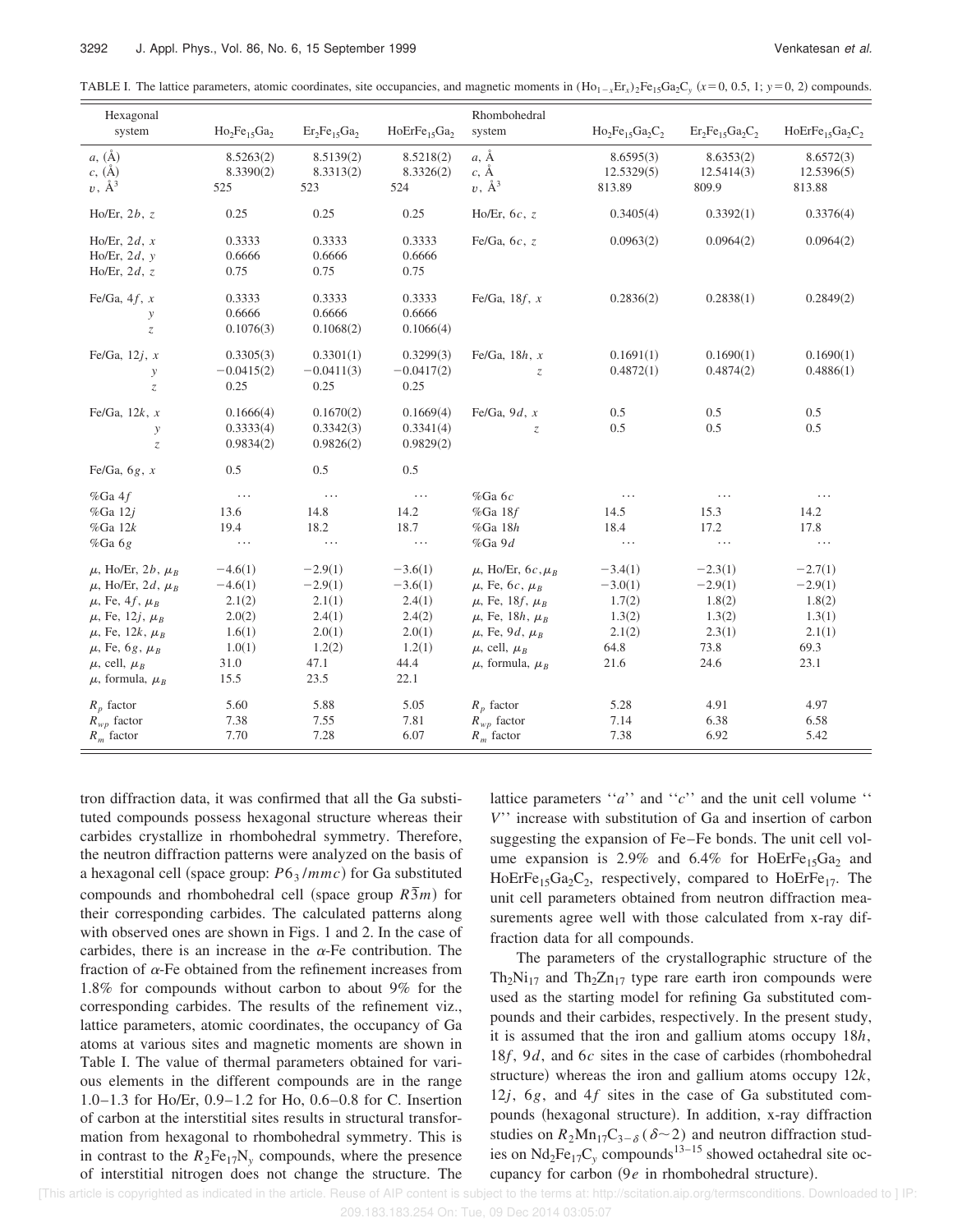TABLE II. Curie temperature and room temperature magnetization (1.2 T) of  $(Ho_{1-x}Er_x)_2Fe_{15}Ga_2C_y$  compounds.

| Compound                             | $T_C$ (K) | $M$ (emu/g) |
|--------------------------------------|-----------|-------------|
| $Ho2Fe17a$                           | 327       | 65          |
| $Ho2Fe15Ga2$                         | 498       | 67          |
| $Ho2Fe15Ga2C2$                       | 625       | 81          |
| $Er_2Fe_{17}^a$                      | 297       | 61          |
| $Er_2Fe_{15}Ga_2$                    | 477       | 72          |
| $Er_2Fe_{15}Ga_2C_2$                 | 607       | 89          |
| $HoErre_{17}^b$                      | 328       | 64          |
| HoErFe <sub>15</sub> Ga <sub>2</sub> | 486       | 70          |
| $HoErFe15Ga2C2$                      | 612       | 86          |

<sup>a</sup>Reference 9.

<sup>b</sup>Reference 7.

The Curie temperature of  $(Ho_{1-x}Er_x)_2Fe_{15}Ga_2C_y$  are presented in Table II. The Curie temperature increases with both nonmagnetic Ga substitution and interstitial carbon addition. An increase in Curie temperature of 284 K is observed in the compound  $HoErFe<sub>15</sub>Ga<sub>2</sub>C<sub>2</sub>$  when compared to HoErFe<sub>17</sub>.<sup>7</sup> The increase in the Curie temperature, when iron is substituted by Ga can be attributed to the enhanced ferromagnetic exchange in the compound due to lattice expansion.

The nonmagnetic Ga atoms prefer 12*j* and 12*k* sites in the hexagonal structure whereas they prefer 18*h* sites preferentially and also 18*f* sites in rhombohedral structure as shown in Table I. The  $9d$  crystallographic site (in rhombohedral  $Th_2Zn_{17}$  type structure) which has the smallest Wigner–Seitz cell volume is avoided completely by Ga atoms. Since 9*d* is unoccupied by Ga atoms, there is a greater probability that its nearest neighbors ~four 18*f* and four 18*h* iron atoms) have larger affinity to accept Ga. This accounts for high Ga occupancy at 18*f* and 18*h* sites. It has been shown in earlier studies that in  $Y_2Fe_{17-x}Si_x$ , <sup>16</sup> nonmagnetic atom Si substitutes preferentially at  $4f(6c)$  iron site in hexagonal (rhombohedral) structure whereas in  $Nd_2Fe_{17-x}Si_x$ ,<sup>17</sup> Si atoms prefer 18*h* site and avoid 6*c* sites. The increase in Curie temperature despite the unit cell volume contraction in Si substituted  $R_2Fe_{17}$  compounds is mainly attributed to such preferential occupancy of Si atoms at antiferromagnetically coupled Fe sites.

In the Fe rich rare earth–iron intermetallic compounds, the Curie temperature is mainly determined by the Fe–Fe,  $R$ – Fe, and  $R$ – $R$  interactions. In general, the Fe–Fe interac-



FIG. 3. X-ray diffractograms of magnetically aligned  $(Ho_{1-x}Er_x)_2Fe_{15}Ga_2C_y$  ( $x=0, 0.5, 1,$  and  $y=0, 2$ ) at room temperature.

tions are dominant and these are strong enough to dominate Curie temperature of the Fe-rich intermetallic compounds whereas, the  $R-R$  interactions are negligible. It is well known that  $R_2Fe_{17}$  compounds possess both positive and negative interactions  $(d< 2.45 \text{ Å})$ .<sup>18</sup> The  $6c-6c$  bond length (dumb-bell site) in rhombohedral  $Th<sub>2</sub>Zn<sub>17</sub>$  type structure  $(4f-4f$  in hexagonal Th<sub>2</sub>Ni<sub>17</sub> type) is the shortest of all bonds, which leads to low Curie temperature in  $R_2Fe_{17}$  compounds. This implies that the magnitude and sign of the exchange interaction are mainly determined by the distances of the Fe–Fe pairs.

In the compounds with hexagonal structure, the  $Fe(4f) - Fe(4f)$  interactions are strongly negative whereas the Fe(6*g*)–Fe(12*j*), Fe(6*g*)–Fe(12*k*), and

TABLE III. Bond distance between Fe atoms at various Fe sites in  $(Ho_{1-x}Er_x)_2Fe_{15}Ga_2C_y$  ( $x=0, 0.5, 1; y=0, 2$ ) compounds.

| Bond<br>(hexagonal)       | $Ho2Fe15Ga2$<br>(A) | $Er_2Fe_{15}Ga_2$<br>(A) | HoErFe <sub>15</sub> Ga <sub>2</sub><br>(A) | Bond<br>(rhombohedral) | $Ho2Fe15Ga2C2$<br>(A) | $Er_2Fe_{15}Ga_2C_2$<br>(A) | HoErFe <sub>15</sub> Ga <sub>2</sub> C <sub>2</sub><br>(A |
|---------------------------|---------------------|--------------------------|---------------------------------------------|------------------------|-----------------------|-----------------------------|-----------------------------------------------------------|
| $Fe(4f) - Fe(4f)$         | 2.3750(4)           | 2.3861(4)                | 2.3888(4)                                   | Fe(6c) – Fe(6c)        | 2.4151(5)             | 2.4162(4)                   | 2.4179(4)                                                 |
| $Fe(4f) - Fe(6g)$         | 2.6198(1)           | 2.6139(1)                | 2.6157(1)                                   | Fe(6c) – Fe(4f)        | 2.7370(1)             | 2.6813(1)                   | 2.7474(1)                                                 |
| $Fe(4f) - Fe(12j)$        | 2.7678(2)           | 2.7715(2)                | 2.7697(2)                                   | Fe(6c) – Fe(18h)       | 2.6731(2)             | 2.6712(3)                   | 2.6682(2)                                                 |
| $Fe(4f) - Fe(12k)$        | 2.6543(3)           | 2.6608(1)                | 2.6618(3)                                   | Fe(6c) – Fe(9d)        | 2.6506(1)             | 2.6502(3)                   | 2.6498(1)                                                 |
| Fe(12j) – Fe(12j)         | 2.5010(3)           | 2.5014(3)                | 2.4988(3)                                   | Fe(18f) – Fe(18f)      | 2.4563(3)             | 2.4613(4)                   | 2.4671(2)                                                 |
| Fe(12j) – Fe(12k)         | 2.5911(2)           | 2.5873(2)                | 2.5893(2)                                   | Fe(18f) – Fe(18h)      | 2.6366(2)             | 2.6345(2)                   | 2.6329(1)                                                 |
| Fe(12i) – Fe(6g)          | 2.4594(1)           | 2.4590(1)                | 2.4596(1)                                   | Fe(18f)-Fe(9d)         | 2.4516(2)             | 2.4521(3)                   | 2.4538(2)                                                 |
| Fe( $12k$ ) – Fe( $12k$ ) | 2.4937(5)           | 2.4812(5)                | 2.4825(5)                                   | Fe $(18h)$ -Fe $(18h)$ | 2.5573(2)             | 2.5431(5)                   | 2.5503(2)                                                 |
| Fe( $12k$ ) – Fe( $6g$ )  | 2.4567(3)           | 2.4588(3)                | 2.4611(3)                                   | Fe(18h) – Fe(9d)       | 2.4863(1)             | 2.4856(3)                   | 2.4858(1)                                                 |

 [This article is copyrighted as indicated in the article. Reuse of AIP content is subject to the terms at: http://scitation.aip.org/termsconditions. Downloaded to ] IP: 209.183.183.254 On: Tue, 09 Dec 2014 03:05:07